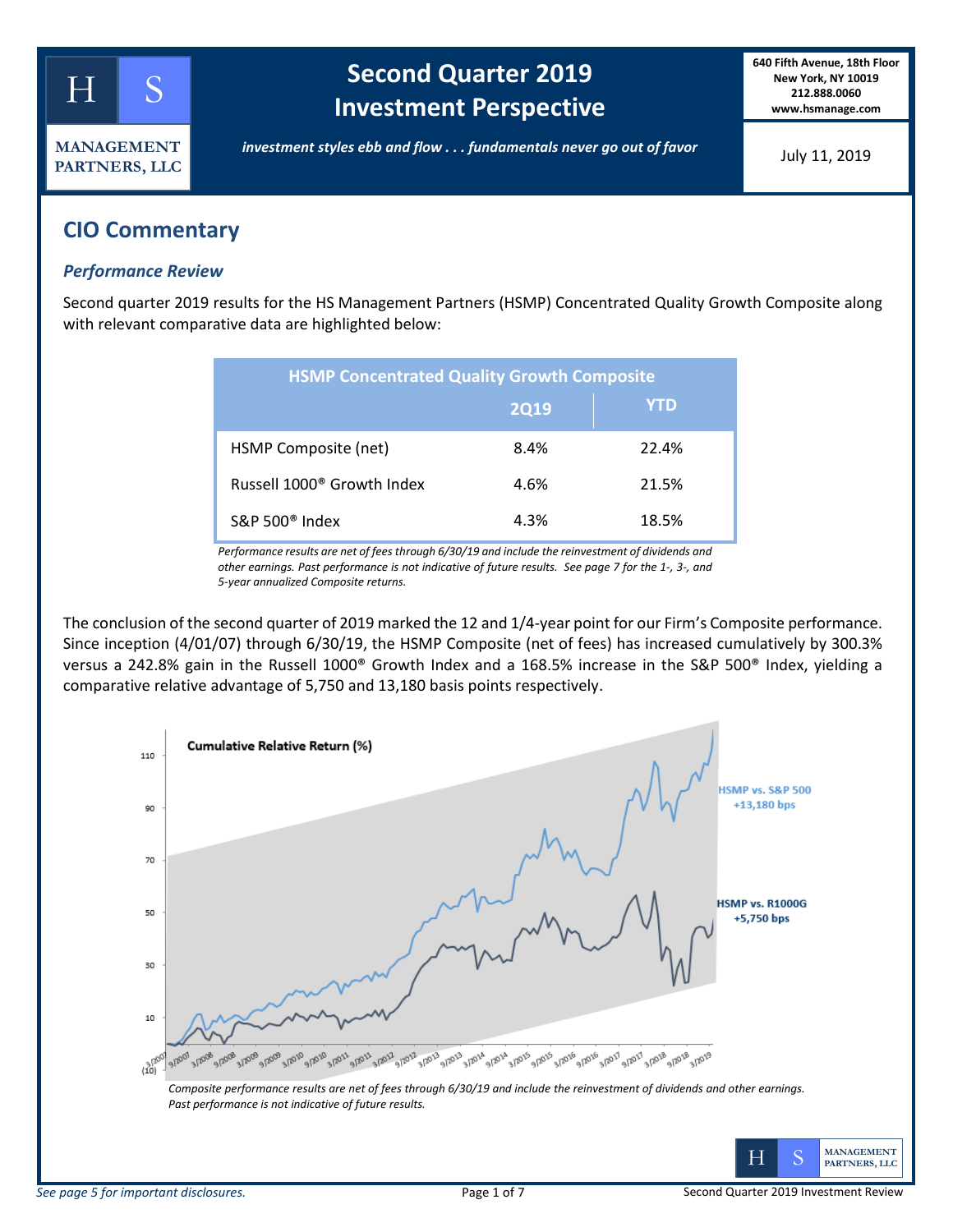#### *Investment Perspective*

The first half of 2018 was marked by fiscal stimulus, rising rates, and surging profits. 2019's first half, in contrast, was the opposite. Fiscal policy—in the form of widespread tariffs or threats of tariffs—is now a headwind, interest rates are dropping, and corporate profits are moderating. What a difference a year makes.

What stands out most is the direction of interest rates. Ten-year U.S. treasury yields are now close to 2%, and overseas rates are even lower. In fact, the Financial Times noted in a June 19<sup>th</sup>, 2019 article that "the global bond market has been buoyed by rising concerns that economic growth is petering out, and bets that central banks in the U.S., Europe and Asia will all have to ease monetary policy to prevent another downturn…the market value of bonds trading at negative yields---once thought to be economic lunacy---rose to a fresh record of \$12.5tn, according to Bloomberg data, surpassing the last peak in 2016. The average yield of the global bond market is now just 1.76%, down from 2.51% in November last year."

To be sure, low interest rates are supportive of equity market valuations as stocks look relatively more attractive in the face of declining bond yields. Increasingly, though, the question becomes about the E side of the P/E equation…that is earnings. Declining rates suggest concern about trade and the potential for slowing global growth. The bond market may be saying that the economic damage has been done.

And this perpetually low cost of capital world has led to some areas of speculation, most notably in the U.S. initial public offering (IPO) market. A high percentage of current IPOs are unprofitable yet are being rewarded with sky-high market capitalizations. There is no longer an effort to assign price/earnings ratios to many of these companies…. now it is more about price to sales (I remember in 1999 when it was about "page views"). Increasingly, the "cloud" businesses today are the "dot.com's" of 2000. I doubt long-time favorite Elvis Costello ever weighed in on meatsubstitute valuations, but the title to long ago song "Beyond Belief" seems spot on.

For us, we stick to our knitting regardless of the swings in emotions, sentiments, and actions around us. It is all about the quality of the business model, the earnings and underlying cash flows, and valuation.

We continue to like what we own and find attractive new investment opportunities. We anticipate that the underlying earnings per share stream will grow in the high single digits this year, certainly a tick down from prior years, but still healthy nonetheless given where we are in the economic cycle and some of the headwinds that have emerged. The strong dollar, combined with some unusually large investment spending for some key holdings, is clipping growth. Absent those items, underlying profit growth would be about 10%.

To that end, we continue to believe that the secular growth in your portfolio's profits stream---barring a recession-- is more than 10% annually. Should a recession hit, our companies will not be immune, but some of the defensive characteristics of your holdings should enable earnings to advance modestly (which keeps upward pressure on the portfolio and will look compelling on a relative basis).

From a valuation perspective, your Concentrated Quality Growth portfolio currently sells for about 20X estimated forward 12-month earnings per share. As the chart below shows, this has moved up from levels at the start of year, but is still off higher levels reached in the past few years and is less than when we first began more than 12 years ago. As an aside, while there are pockets of 1999/2000 speculation in areas away from us as noted earlier, this is not the case for quality growth stocks, which sold for as much as 30X (or more) back in 2000.

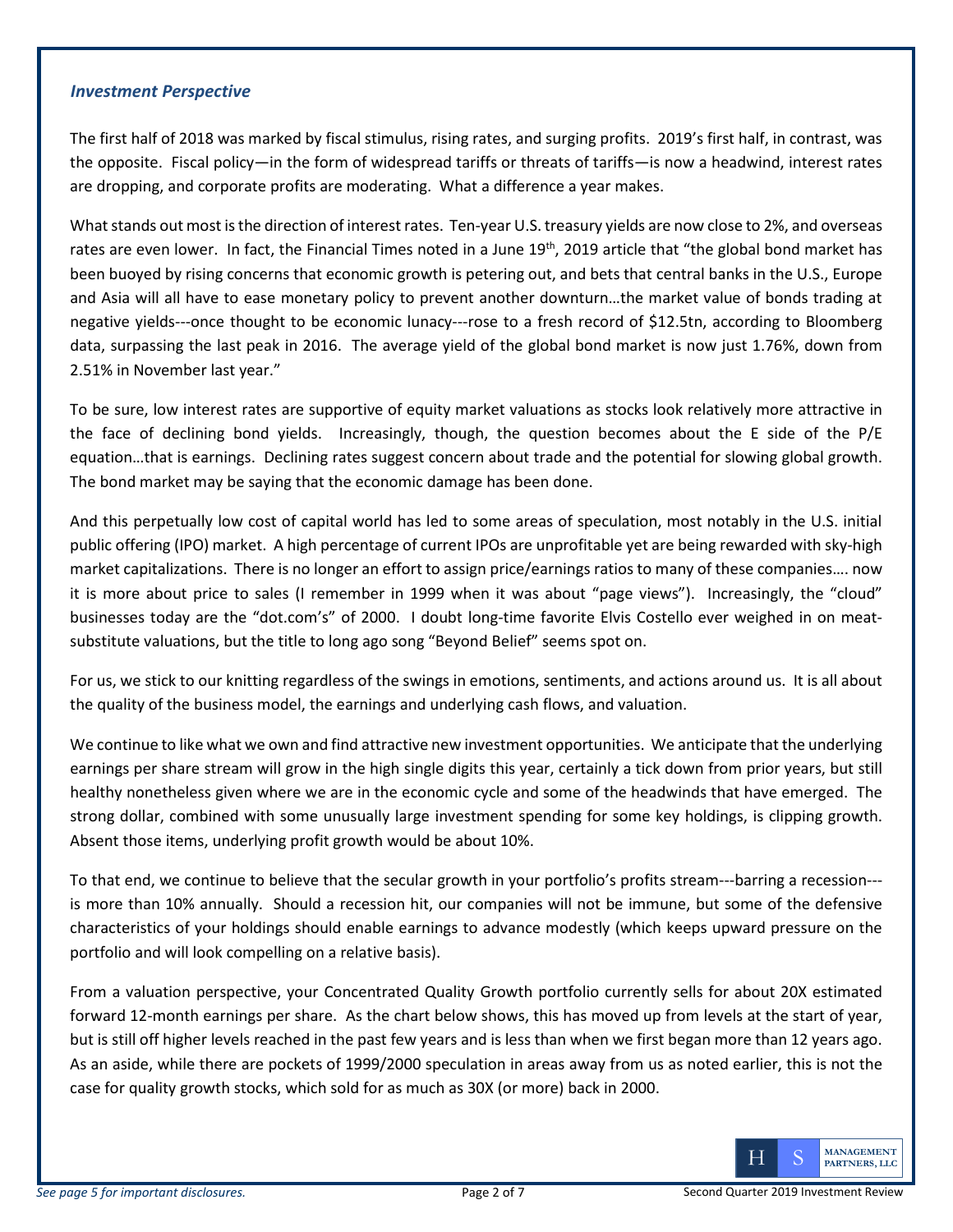

*Based on HSMP estimates since inception (4/1/07) through 6/30/19.*

Because of the declining bond yields highlighted earlier, the earnings yield/bond yield ratio has become increasingly attractive even as absolute P/E's rise. Today, a 20X multiple works out to a 5% earnings yield, which stands at levels approaching 2.5X the bond yield. For much of my 37-year career, the earnings yield for quality growth shares sold for less than the bond yield, not a multiple of the bond yield. Today's relationship speaks more to the fall in bond yields than a rise in price/earnings ratios. In fact, the dividend yield of your portfolio—at 1.7%--almost reaches the ten-year bond yield, and 9 of your 25 portfolio holdings have a dividend yield more than the bond yield.



### HSMP Forward 12 Month Earnings Yield & Bond Yield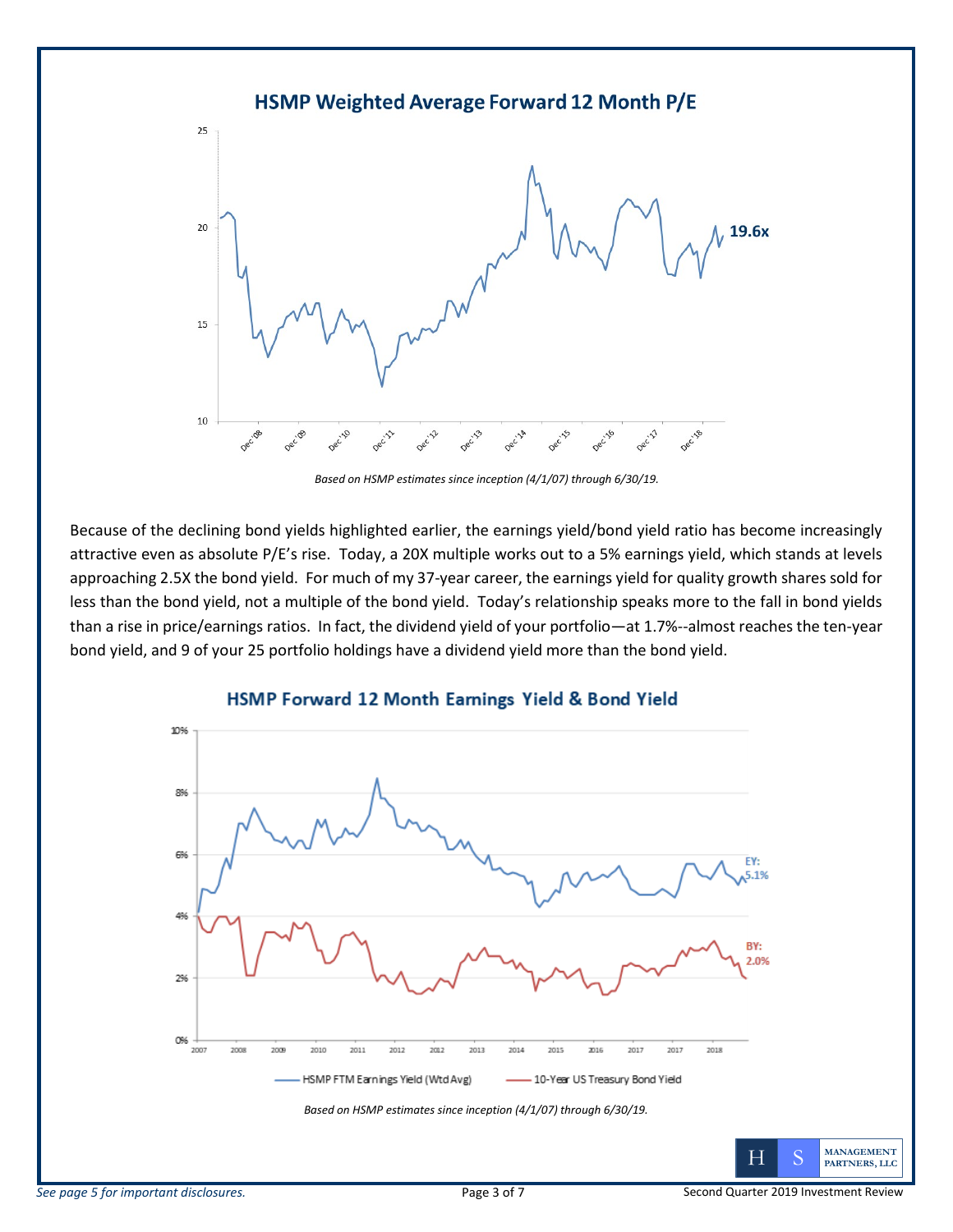Stepping back, we have been true to our Concentrated Quality Growth methodology. We understand the overwhelming desire to have one's investment style boiled down neatly into a box. In some ways, I think we have our own box, a simple and straight forward approach that sometimes defies easy categorization. As our own descriptive title "Concentrated Quality Growth" suggests, we like growth. But we like different paces of growth—both the rapid, top-line growers—and the durable, defensive, more moderate growers as well. The tie that binds is that we think all are good businesses, run by good people, and when we buy them, feel the valuation is attractive.

That brings us to the next point. We like growth, but we also have a strong valuation discipline. We agree with Warren Buffett that growth and value are joined at the hip. To be sure, in a more momentum-oriented and easy money world, having a valuation discipline acts as a restraint…almost like a tapping on the brakes ahead of going fast into a curve. We are comfortable with that. It is one reason why we tend to capture much if not all the upside during the good times but have been able to preserve capital better historically during the down times. Our investment goal is to drive absolute performance over time, but on a relative basis, this upside/downside math works well.



## **Upside and Downside Capture Ratios**

*Analysis of monthly Composite performance returns since inception (4/1/07) through 6/30/19. Past performance is not indicative of future results.*

A popular move afoot is "going global." This is something that we have done since the outset. We like owning multinationals that play in healthy developed and developing profit pools. The majority of what we own are U.S. companies, but, since our inception, we also have owned non-U.S. domiciled companies that fit that bill. This is one reason that about 55% of the sales for your portfolio companies come from the U.S., about 25%-30% from international developed markets, and the remaining 15%-20% from developing markets. What we don't do is own companies that participate only in emerging markets or derive most of their sales from one single emerging market. We don't take that risk.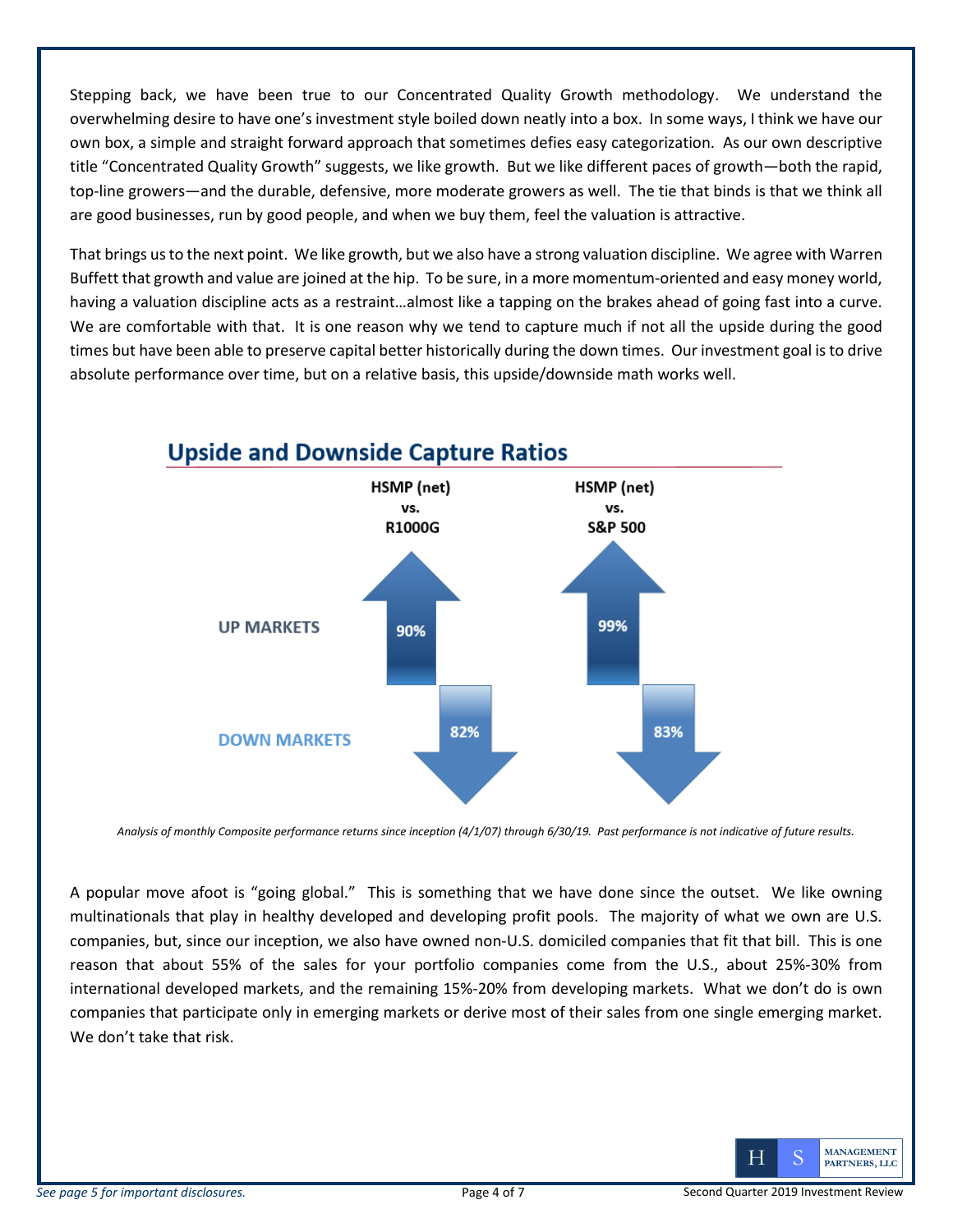What about size? We certainly like the big 800 lb. gorillas in the world with large market capitalizations, but also are willing to go down the cap scale below \$10 billion (3 holdings are currently under \$5 billion) if we like the business model or find a company early in its life cycle. This also is something we have done since our inception.

Finally, we are comfortable staying within our circle of competence. We are benchmark agnostic and bottom-up in our approach. We find some companies and industries work better with our methodology and give us greater visibility to grow the earnings stream with powerful free cash flow to back it up. We find most of the investment universe while full of good opportunities for practitioners of different approaches—does not fit as well with our approach. We steer clear of companies that are commodity oriented, capital intensive, tied to the government, or fundamentally selling higher ticket items to a concentrated customer base whose mission in life is to cut their price. So, we have a lot of consumer non-durable names, consumer discretionary companies, media, front-end technology, service companies (including fee-based financial services), and occasional industrial companies. We are not wed to these industries…we are wed to finding good business models…and recognize that over time industries and companies change. But this is where we immerse ourselves.

While we don't neatly fit into a box, we have found that this approach has stood the test of time---after going through periods of both being in and out of favor. What is most notable perhaps is that when you look back at our history, the Portfolio's post fee returns of 12.0% since inception syncs closely with the estimated growth in earnings per share. Valuations today are lower than when we started but we have received dividends to augment returns. As we look ahead, that will remain our focus. Find good businesses. Grow the earnings and cash flow stream. Pay attention to valuation.

We hope you all have a great summer and thanks as always for your confidence in us.

Sincerely,

Harry W. Segalas

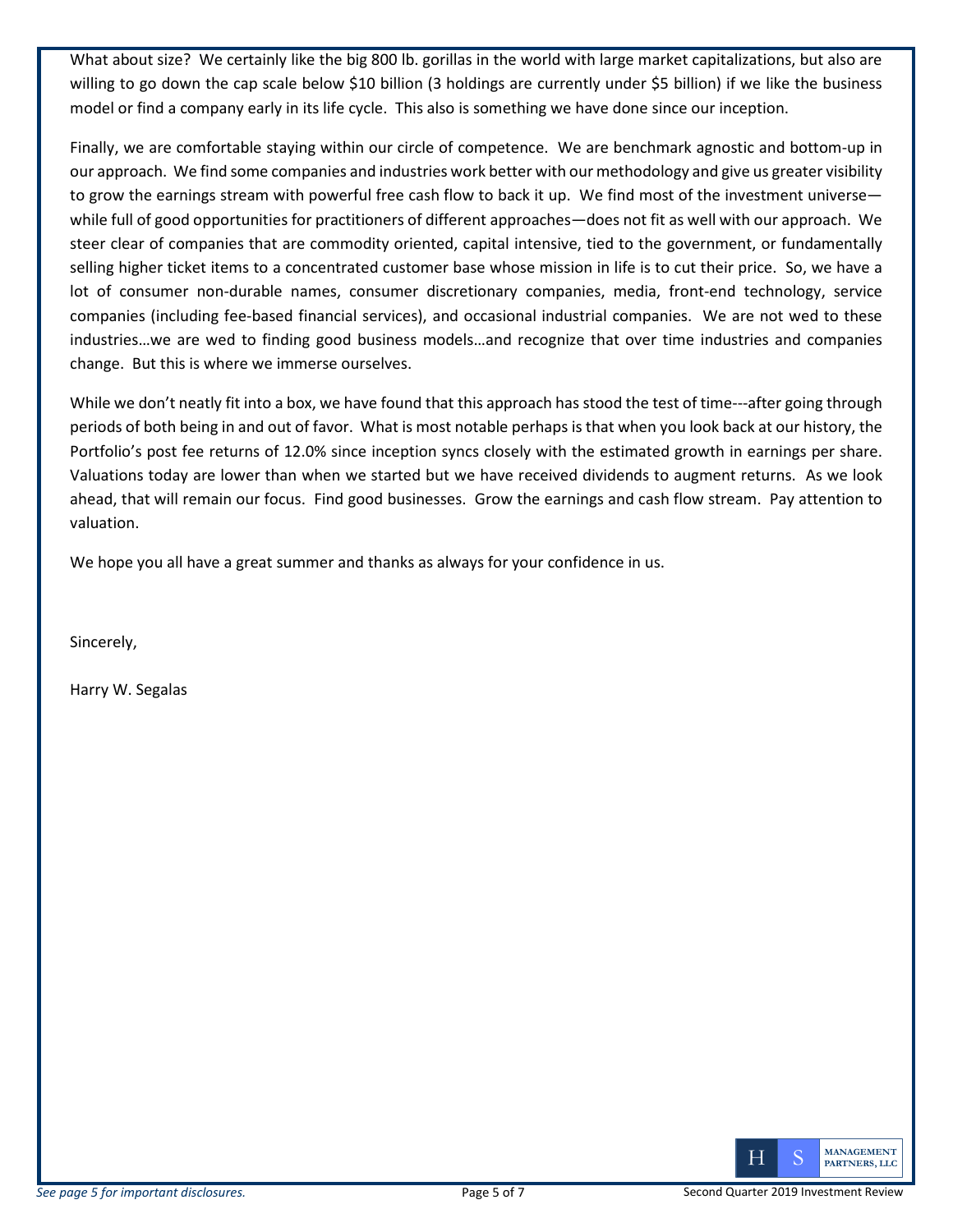### *Portfolio Profile (6/30/19)*

#### **HSMP Composite Performance as of 6/30/19**

|                                        | <b>2Q19</b> | <b>YTD</b> | 1 Year | 3 Years<br><b>Annualized</b> | 5 Years<br><b>Annualized</b> | <b>10 Years</b><br><b>Annualized</b> | <b>Since Inception</b><br>4/1/07<br><b>Annualized</b> | <b>Since Inception</b><br>4/1/07<br><b>Cumulative</b> |
|----------------------------------------|-------------|------------|--------|------------------------------|------------------------------|--------------------------------------|-------------------------------------------------------|-------------------------------------------------------|
| HSMP Composite (Net)                   | 8.4%        | 22.4%      | 19.1%  | 17.8%                        | 13.2%                        | 17.0%                                | 12.0%                                                 | 300.3%                                                |
| Russell 1000 <sup>®</sup> Growth Index | 4.6%        | 21.5%      | 11.6%  | 18.1%                        | 13.4%                        | 16.3%                                | 10.6%                                                 | 242.8%                                                |
| S&P 500 <sup>®</sup> Index             | 4.3%        | 18.5%      | 10.4%  | 14.2%                        | 10.7%                        | 14.7%                                | 8.4%                                                  | 168.5%                                                |

*Performance results are net of fees and include the reinvestment of dividends and other earnings. Past performance is not indicative of future results.* 

#### **IMPORTANT DISCLOSURES**

When we use *HSMP*, *HS Management Partners*, or *Firm*, we mean HS Management Partners, LLC. When we use *Composite* or *Portfolio* we mean our HS Management Partners Concentrated Quality Growth Composite (as of 6/30/19, the Composite included a small residual position in Starbucks, which was fully exited as of 7/1/19). This piece represents our opinion as of 7/11/19 based on our understanding of market conditions and publicly available information. It has forward-looking statements that are by their nature uncertain and based on our assumptions (such as when we refer to possible/future/estimated earnings, cash flows, earnings-per-share (EPS), growth rates, price-earnings ratios (P/E), market conditions, or Portfolio/client portfolio outlook); there is no assurance that forward-looking statements are accurate as actual results and future events can differ materially from our assumptions. The performance shown should not be taken as an indication of how the Composite or a client account will perform in the future; past performance is not indicative of and does not guarantee future results. Investing in securities involves significant risks, including the risk of loss of the original amount invested. The information here is solely for illustration/discussion, is subject to change without notice, should not be construed as a recommendation to buy or sell any particular security, and should not be used as the only basis for making investment decisions.

HSMP claims compliance with the Global Investment Performance Standards (GIPS®). HS Management Partners, LLC is an independent SEC registered investment adviser (SEC registration does not imply any certain level of skill or training). The Composite includes all fully discretionary, actively managed, fee paying accounts which employ our style of investing in 20-25 quality growth businesses, including those accounts no longer with the Firm. Accounts must have a market value of greater than \$500,000 at the time of initial inclusion in the Composite and meet certain other criteria to maintain inclusion. The U.S. Dollar is the currency used to express performance. For more information or for a copy of our fully compliant GIPS® presentation and/or list of composite descriptions, please contact us at 212-888-0060.

Composite performance is presented net of fees (net of actual investment advisory fees and trading costs, and also net of foreign withholding taxes for foreign ordinary shares and ADRs). The Composite is compared to the Russell 1000® Growth Index and the S&P 500® Index as benchmarks for market context only. The Russell 1000 Growth Index is an unmanaged index which measures the performance of those Russell 1000® Index companies (largest 1,000 U.S. companies based on market capitalization) with higher price-to-book ratios and higher forecasted growth values. The S&P 500 Index is an unmanaged market capitalization-weighted index designed to measure performance of the broad domestic economy through changes in the aggregate market value of 500 stocks representing all major industries. Neither index bears fees and expenses and investors cannot invest directly in either of them. There are meaningful differences between the Composite and each index that should be considered when comparing performance, such as in terms of composition, concentration and volatility. For example: (1) the Composite can contain securities not represented in either or both indices and is much more concentrated than either index in terms of companies and sectors; (2) the average market capitalization of companies in the Composite will likely differ from that of either index; and (3) market or economic conditions may affect positively/negatively the Composite's performance but not the indices, which do not bear market risk.

This piece is written from the perspective of our Composite holdings, performance and estimated metrics, and it does not refer to any specific group/client account (when we use *your portfolios/your portfolio* we mean client portfolios in general from our Composite perspective). Although most discretionary client accounts are included in the Composite and dispersion is typically low over time, not all client accounts are in the Composite, and even for those in the Composite, there can be dispersion, particularly when viewed over narrow time periods. Client account holdings and performance can vary from the Composite or from other client accounts (even different accounts of the same client) for several reasons, such as: client restrictions, account type and size, timing and market conditions at an account's inception and contributions/withdrawals, timing and terms of trades, actual client investment advisory fees (or the lack thereof), and client directed brokerage/commission recapture instructions. Furthermore, under our sole investment strategy (HSMP Concentrated Quality Growth Equity strategy) we provide investment advice on a discretionary basis (we make all the investment decisions and trade the accounts) and also on a non-discretionary basis in the form of model portfolios for use in multimanager products (we act as a non-discretionary sub-adviser and do not make the final investment decisions nor trade the accounts); therefore, certain information here (including performance, Composite, and investment strategy implementation) is not applicable to model portfolio clients as we have no control and do not monitor the implementation (complete, partial or not at all) of model portfolios, and the performance of model portfolio clients is not attributable to us.

We typically build a concentrated portfolio with a hard cap on company names and with an aim to keeping clients' capital nearly fully invested. Our investment advice is limited to domestic and foreign equity securities of publicly traded companies. Client accounts generally hold 20-25 companies, although in certain circumstances they may hold more or less names. We do not maintain limits on industry or sector weightings, and while we do limit portfolio positions by company, clients' portfolios are likely to be significantly concentrated by sector, industry and/or geography, among other factors. While we believe that our investment strategy will produce desired returns, there can be no assurance that we will achieve our investment objectives. We encourage you to refer to our Firm Brochure (which is available on our website—www.hsmanage.com—or upon request at 212-888-0060) for some material risks applicable to our investment strategy and additional information regarding our Firm.